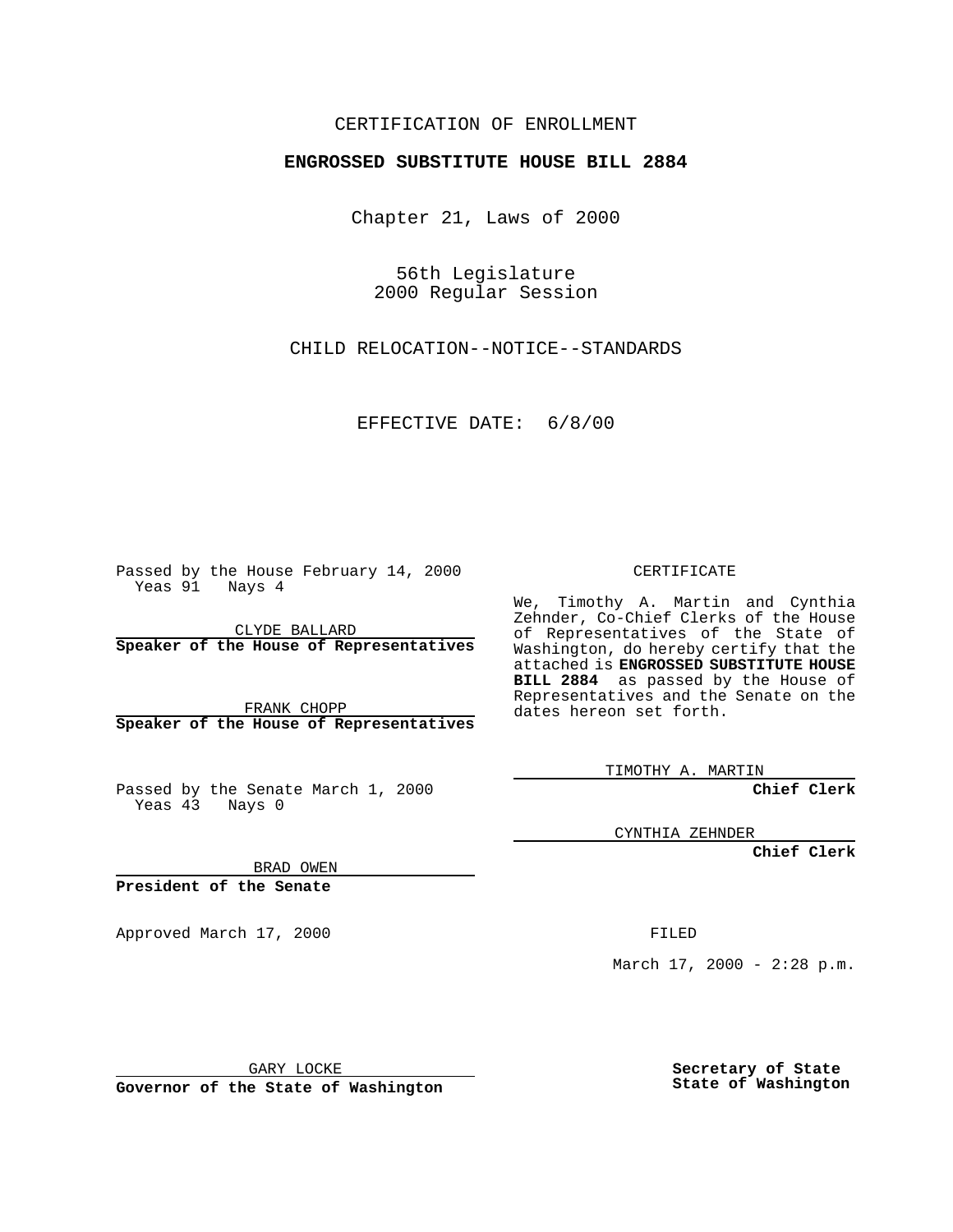# **ENGROSSED SUBSTITUTE HOUSE BILL 2884** \_\_\_\_\_\_\_\_\_\_\_\_\_\_\_\_\_\_\_\_\_\_\_\_\_\_\_\_\_\_\_\_\_\_\_\_\_\_\_\_\_\_\_\_\_\_\_

\_\_\_\_\_\_\_\_\_\_\_\_\_\_\_\_\_\_\_\_\_\_\_\_\_\_\_\_\_\_\_\_\_\_\_\_\_\_\_\_\_\_\_\_\_\_\_

Passed Legislature - 2000 Regular Session

#### **State of Washington 56th Legislature 2000 Regular Session**

**By** House Committee on Judiciary (originally sponsored by Representatives Constantine, Carlson, Grant, Radcliff, Kastama, Mastin, Keiser, Ruderman, Kessler, Dickerson, Tokuda, D. Sommers and Stensen)

Read first time 02/03/2000. Referred to Committee on .

 AN ACT Relating to relocation of children; amending RCW 26.09.260, 26.26.160, and 26.10.190; adding new sections to chapter 26.09 RCW; and creating new sections.

BE IT ENACTED BY THE LEGISLATURE OF THE STATE OF WASHINGTON:

 NEW SECTION. **Sec. 1.** By this act, the legislature intends to supersede the state supreme court's decisions In Re the Marriage of Littlefield, 133 Wn.2d 39 (1997), and In Re the Marriage of Pape, Docket No. 67527-9, December 23, 1999.

 NEW SECTION. **Sec. 2.** DEFINITIONS. The definitions in this section apply throughout sections 2 through 18 of this act and RCW 26.09.260 unless the context clearly requires otherwise.

 (1) "Court order" means a temporary or permanent parenting plan, custody order, visitation order, or other order governing the residence of a child under this title.

 (2) "Relocate" means a change in principal residence either permanently or for a protracted period of time.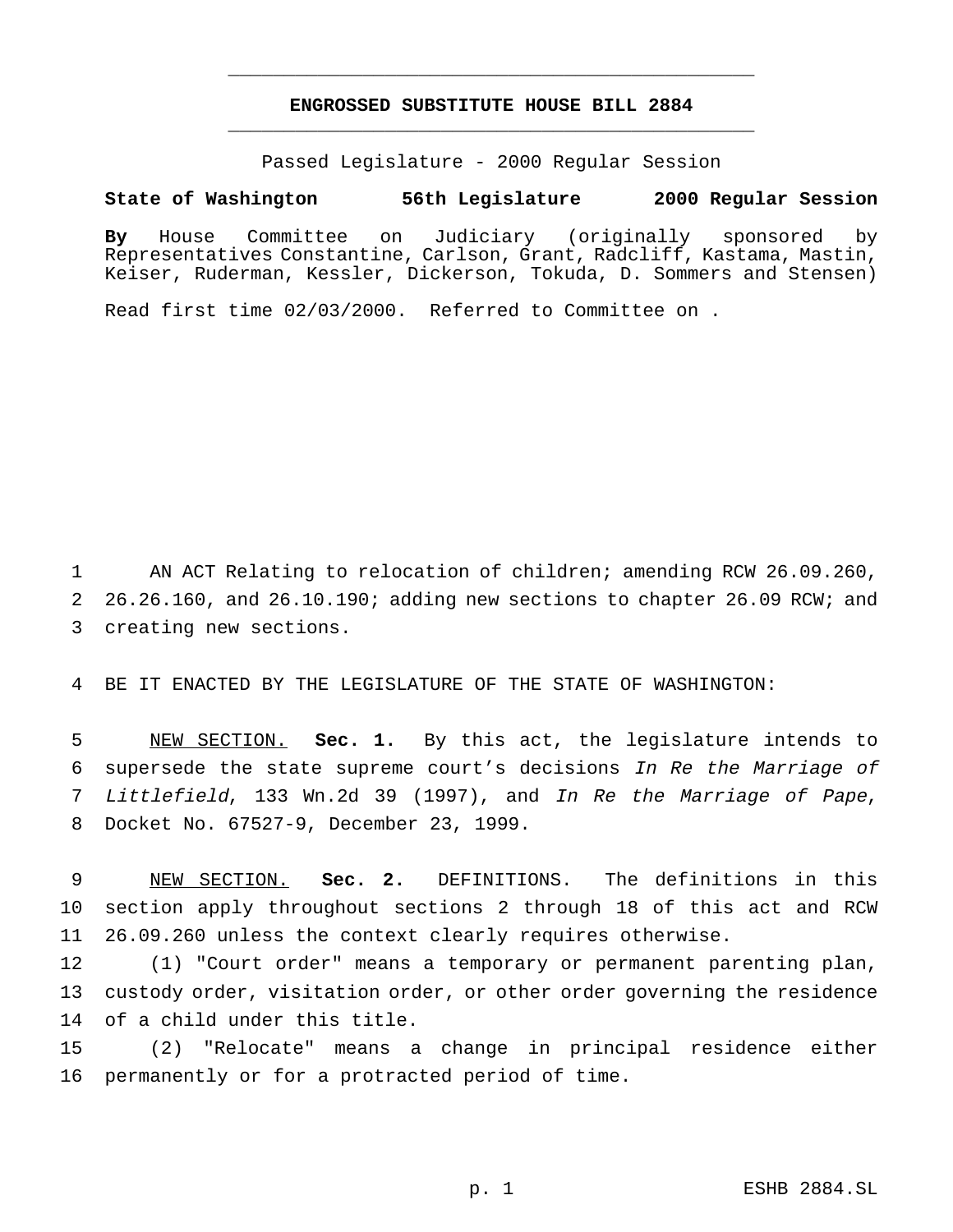NEW SECTION. **Sec. 3.** APPLICABILITY. (1) The provisions of this act apply to a court order regarding residential time or visitation with a child issued:

(a) After the effective date of this act; and

 (b) Before the effective date of this act, if the existing court order does not expressly govern relocation of the child.

 (2) To the extent that a provision of this act conflicts with the express terms of a court order existing prior to the effective date of this act, then this act does not apply to those terms of that order governing relocation of the child.

 NEW SECTION. **Sec. 4.** GRANT OF AUTHORITY. When entering or modifying a court order, the court has the authority to allow or not allow a person to relocate the child.

 NEW SECTION. **Sec. 5.** NOTICE REQUIREMENT. Except as provided in section 8 of this act, a person with whom the child resides a majority of the time shall notify every other person entitled to residential time or visitation with the child under a court order if the person intends to relocate. Notice shall be given as prescribed in sections 6 and 7 of this act.

 NEW SECTION. **Sec. 6.** NOTICE--CONTENTS AND DELIVERY. (1) Except as provided in sections 7 and 8 of this act, the notice of an intended relocation of the child must be given by:

 (a) Personal service or any form of mail requiring a return receipt; and

(b) No less than:

 (i) Sixty days before the date of the intended relocation of the child; or

 (ii) No more than five days after the date that the person knows the information required to be furnished under subsection (2) of this section, if the person did not know and could not reasonably have known the information in sufficient time to provide the sixty-days' notice, and it is not reasonable to delay the relocation.

 (2)(a) The notice of intended relocation of the child must include: (i) An address at which service of process may be accomplished during the period for objection; (ii) a brief statement of the specific reasons for the intended relocation of the child; and (iii) a notice to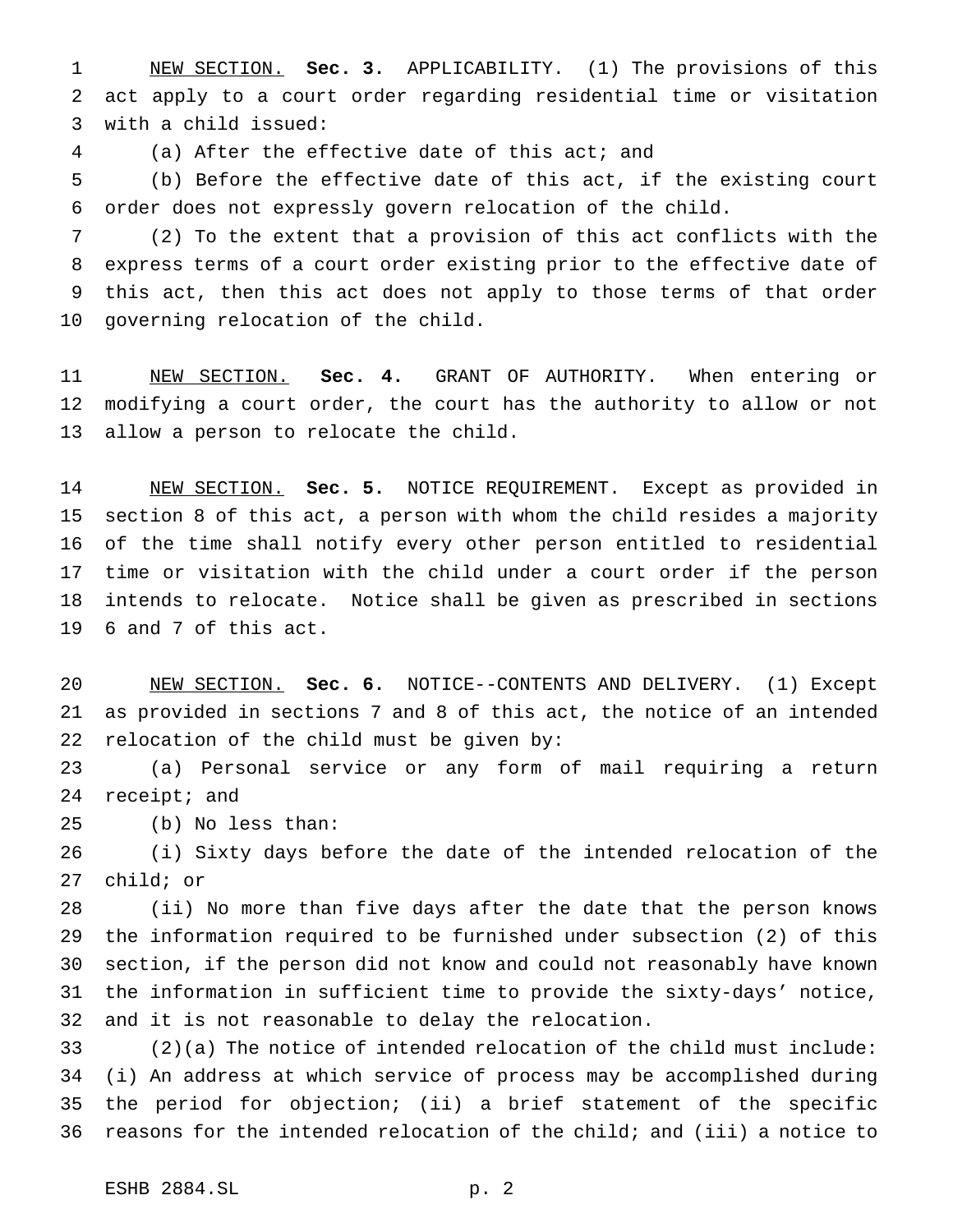the nonrelocating person that an objection to the intended relocation of the child or to the relocating person's proposed revised residential schedule must be filed with the court and served on the opposing person within thirty days or the relocation of the child will be permitted and the residential schedule may be modified pursuant to section 12 of this act. The notice shall not be deemed to be in substantial compliance for purposes of section 9 of this act unless the notice contains the following statement: "THE RELOCATION OF THE CHILD WILL BE PERMITTED AND THE PROPOSED REVISED RESIDENTIAL SCHEDULE MAY BE CONFIRMED UNLESS, WITHIN THIRTY DAYS, YOU FILE A PETITION AND MOTION WITH THE COURT TO BLOCK THE RELOCATION OR OBJECT TO THE PROPOSED REVISED RESIDENTIAL SCHEDULE AND SERVE THE PETITION AND MOTION ON THE PERSON PROPOSING RELOCATION AND ALL OTHER PERSONS ENTITLED BY COURT ORDER TO RESIDENTIAL TIME OR VISITATION WITH THE CHILD."

 (b) Except as provided in sections 7 and 8 of this act, the following information shall also be included in every notice of intended relocation of the child, if available:

 (i) The specific street address of the intended new residence, if known, or as much of the intended address as is known, such as city and state;

 (ii) The new mailing address, if different from the intended new residence address;

23 (iii) The new home telephone number;

 (iv) The name and address of the child's new school and day care facility, if applicable;

(v) The date of the intended relocation of the child; and

 (vi) A proposal in the form of a proposed parenting plan for a revised schedule of residential time or visitation with the child, if any.

 (3) A person required to give notice of an intended relocation of the child has a continuing duty to promptly update the information required with the notice as that new information becomes known.

 NEW SECTION. **Sec. 7.** NOTICE--RELOCATION WITHIN THE SAME SCHOOL DISTRICT. (1) When the intended relocation of the child is within the school district in which the child currently resides the majority of the time, the person intending to relocate the child, in lieu of notice prescribed in section 6 of this act, may provide actual notice by any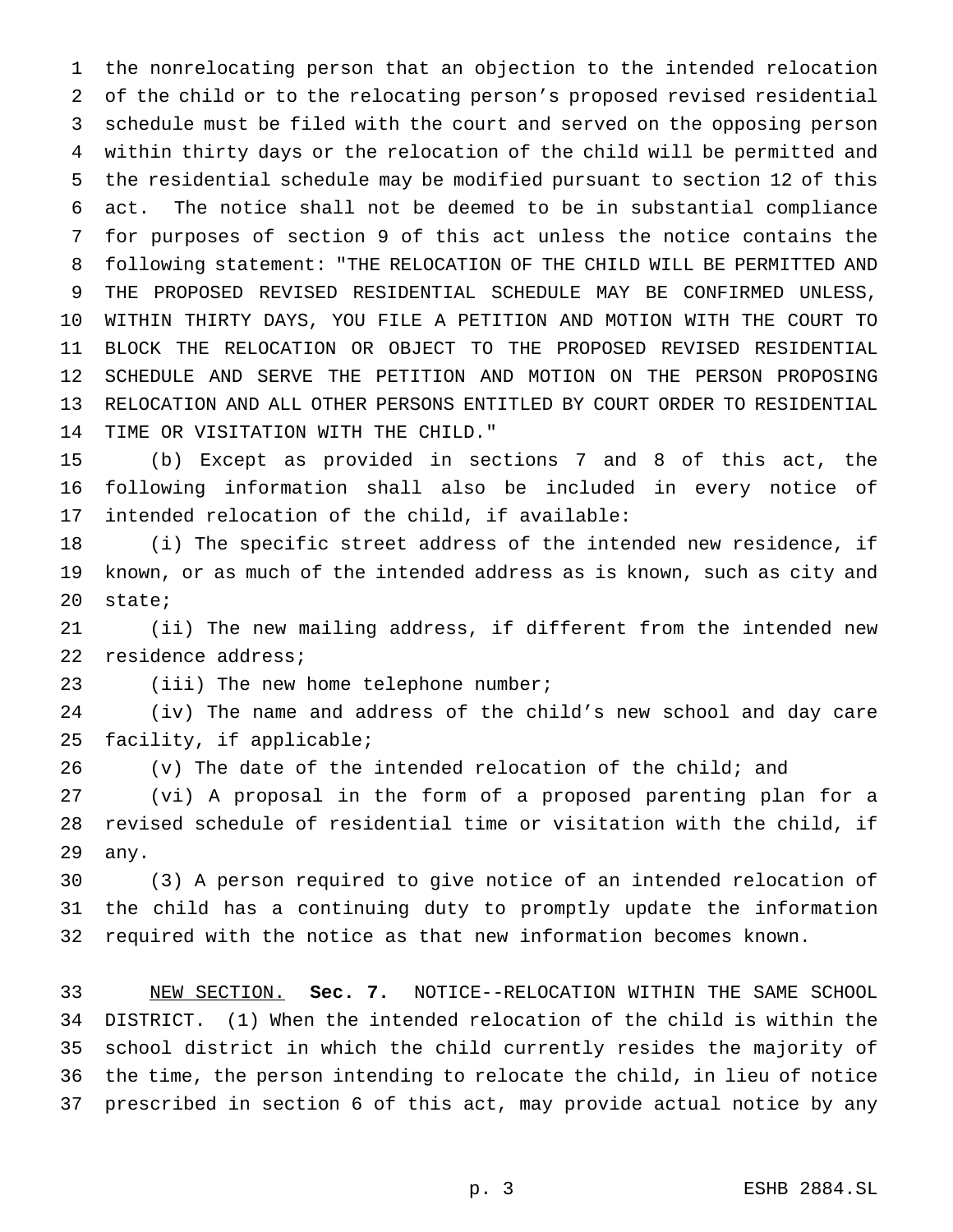reasonable means to every other person entitled to residential time or visitation with the child under a court order.

 (2) A person who is entitled to residential time or visitation with the child under a court order may not object to the intended relocation of the child within the school district in which the child currently resides the majority of the time, but he or she retains the right to move for modification under RCW 26.09.260.

 NEW SECTION. **Sec. 8.** LIMITATION OF NOTICES. (1) If a person intending to relocate the child is entering a domestic violence shelter due to the danger imposed by another person, notice may be delayed for twenty-one days. This section shall not be construed to compel the disclosure by any domestic violence shelter of information protected by confidentiality except as provided by RCW 70.123.075 or equivalent laws of the state in which the shelter is located.

 (2) If a person intending to relocate the child is a participant in the address confidentiality program pursuant to chapter 40.24 RCW or has a court order which permits the party to withhold some or all of the information required by section 6(2)(b) of this act, the confidential or protected information is not required to be given with the notice.

 (3) If a person intending to relocate the child is relocating to avoid a clear, immediate, and unreasonable risk to the health or safety of a person or the child, notice may be delayed for twenty-one days.

 (4) A person intending to relocate the child who believes that his or her health or safety or the health or safety of the child would be unreasonably put at risk by notice or disclosure of certain information in the notice may request an ex parte hearing with the court to have all or part of the notice requirements waived. If the court finds that the health or safety of a person or a child would be unreasonably put at risk by notice or the disclosure of certain information in the notice, the court may:

 (a) Order that the notice requirements be less than complete or waived to the extent necessary to protect confidentiality or the health or safety of a person or child; or

 (b) Provide such other relief as the court finds necessary to facilitate the legitimate needs of the parties and the best interests of the child under the circumstances.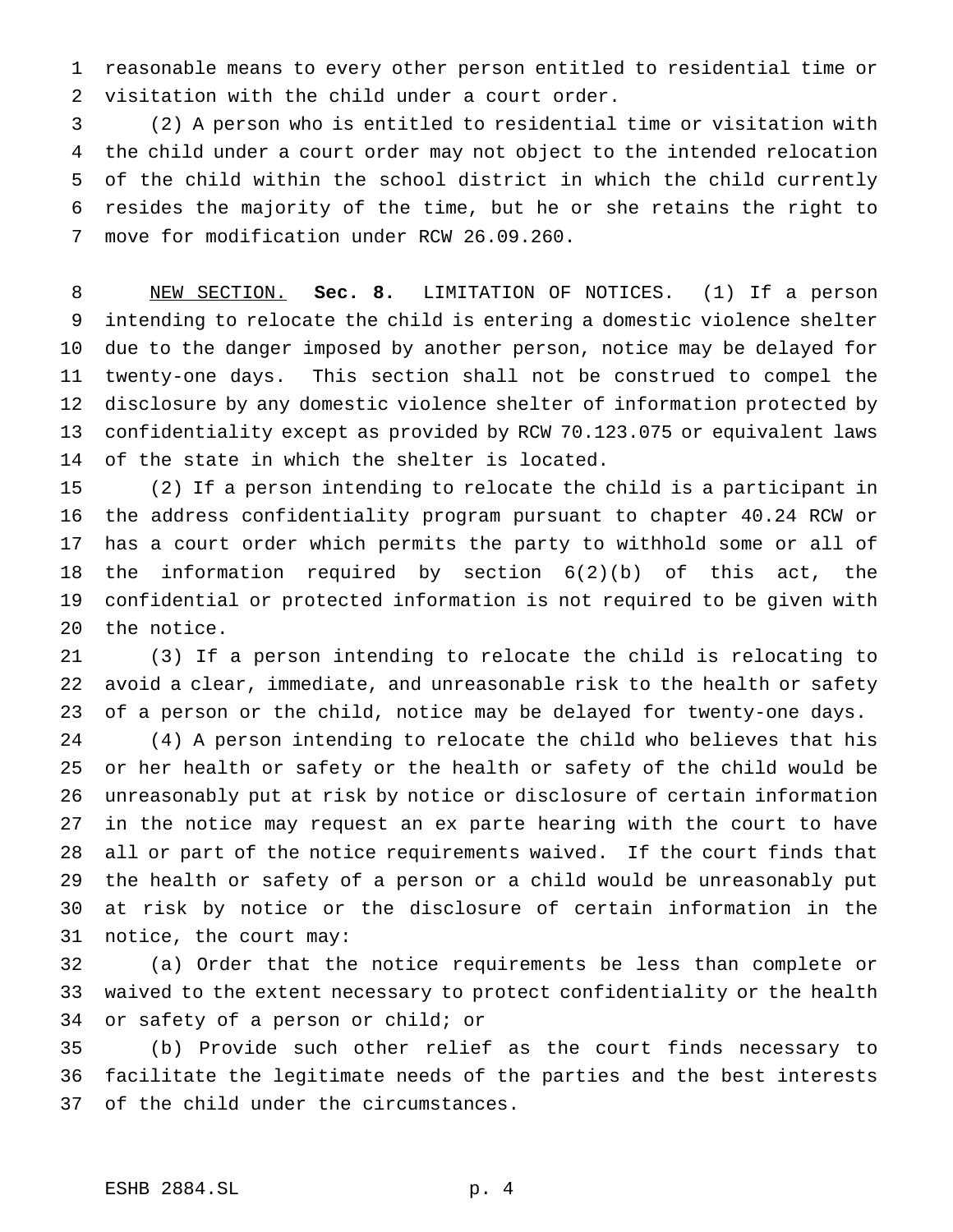(5) This section does not deprive a person entitled to residential time or visitation with a child under a court order the opportunity to object to the intended relocation of the child or the proposed revised residential schedule before the relocation occurs.

 NEW SECTION. **Sec. 9.** FAILURE TO GIVE NOTICE. (1) The failure to provide the required notice is grounds for sanctions, including contempt if applicable.

 (2) In determining whether a person has failed to comply with the notice requirements for the purposes of this section, the court may consider whether:

 (a) The person has substantially complied with the notice requirements;

 (b) The court order in effect at the time of the relocation was issued prior to the effective date of this act and the person substantially complied with the notice requirements, if any, in the existing order;

(c) A waiver of notice was granted;

18 (d) A person entitled to receive notice was substantially harmed; and

(e) Any other factor the court deems relevant.

 (3) A person entitled to file an objection to the intended relocation of the child may file such objection whether or not the person has received proper notice.

 NEW SECTION. **Sec. 10.** OBJECTION TO RELOCATION OR PROPOSED REVISED RESIDENTIAL SCHEDULE. (1) A party objecting to the intended relocation of the child or the relocating parent's proposed revised residential schedule shall do so by filing the objection with the court and serving the objection on the relocating party and all other persons entitled by court order to residential time or visitation with the child by means of personal service or mailing by any form of mail requiring a return receipt to the relocating party at the address designated for service on the notice of intended relocation and to other parties requiring notice at their mailing address. The objection must be filed and served, including a three-day waiting period if the objection is served by mail, within thirty days of receipt of the notice of intended relocation of the child. The objection shall be in the form of: (a) A petition for modification of the parenting plan pursuant to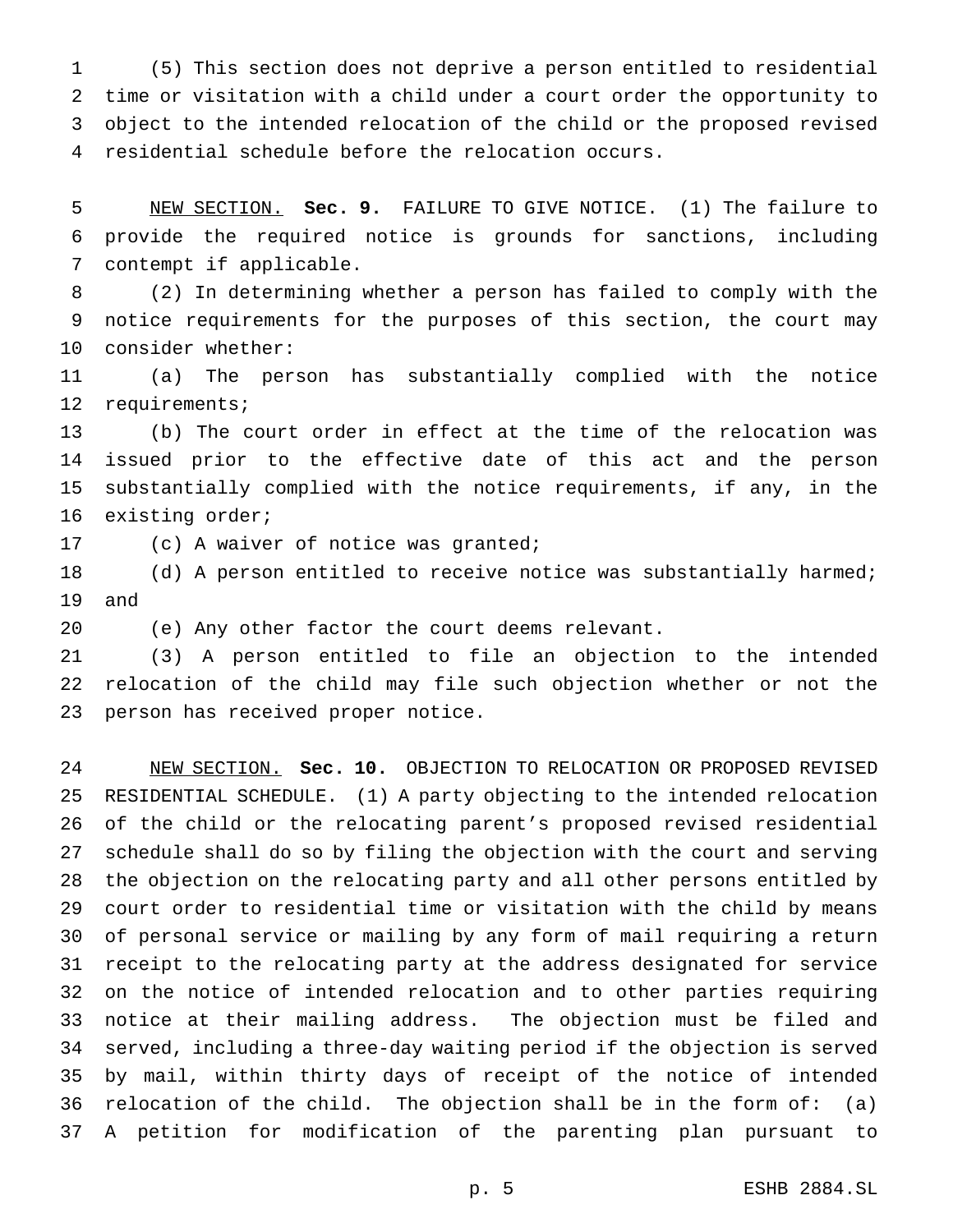relocation; or (b) other court proceeding adequate to provide grounds for relief.

 (2) Unless the special circumstances described in section 8 of this act apply, the person intending to relocate the child shall not, without a court order, change the principal residence of the child during the period in which a party may object. The order required under this subsection may be obtained ex parte. If the objecting party notes a court hearing to prevent the relocation of the child for a date not more than fifteen days following timely service of an objection to relocation, the party intending to relocate the child shall not change the principal residence of the child pending the hearing unless the special circumstances described in section 8(3) of this act apply.

 (3) The administrator for the courts shall develop a standard form, separate from existing dissolution or modification forms, for use in filing an objection to relocation of the child or objection of the relocating person's proposed revised residential schedule.

 NEW SECTION. **Sec. 11.** REQUIRED PROVISION IN RESIDENTIAL ORDERS. Unless waived by court order, after the effective date of this act, every court order shall include a clear restatement of the provisions in sections 5 through 10 of this act.

 NEW SECTION. **Sec. 12.** FAILURE TO OBJECT. (1) Except for good cause shown, if a person entitled to object to the relocation of the child does not file an objection with the court within thirty days after receipt of the relocation notice, then the relocation of the child shall be permitted.

 (2) A nonobjecting person shall be entitled to the residential time or visitation with the child specified in the proposed residential schedule included with the relocation notice.

 (3) Any person entitled to residential time or visitation with a child under a court order retains his or her right to move for modification under RCW 26.09.260.

 (4) If a person entitled to object to the relocation of the child does not file an objection with the court within thirty days after receipt of the relocation notice, a person entitled to residential time with the child may not be held in contempt of court for any act or omission that is in compliance with the proposed revised residential schedule set forth in the notice given.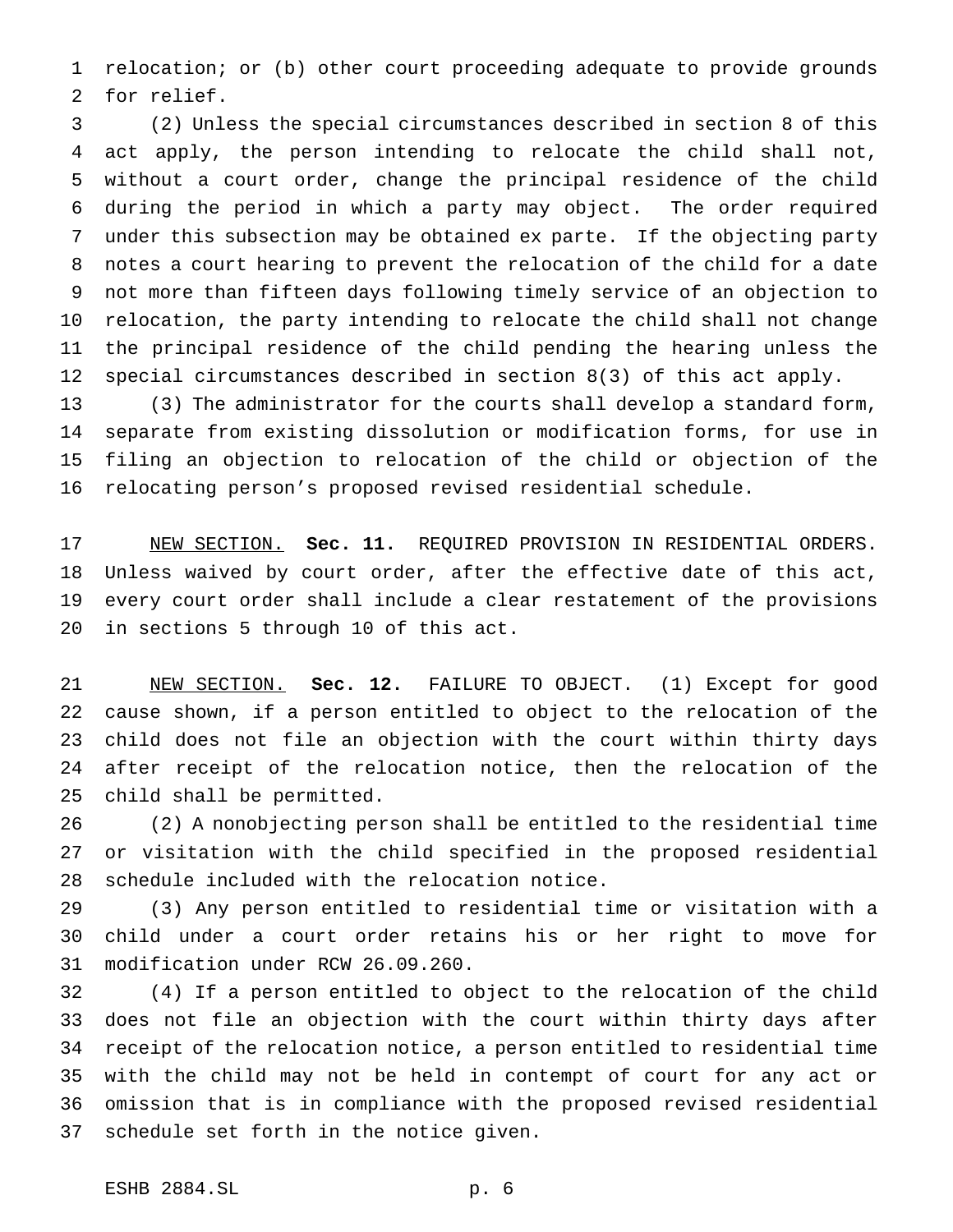(5) Any party entitled to residential time or visitation with the child under a court order may, after thirty days have elapsed since the receipt of the notice, obtain ex parte and file with the court an order modifying the residential schedule in conformity with the relocating party's proposed residential schedule specified in the notice upon filing a copy of the notice and proof of service of such notice. A party may obtain ex parte and file with the court an order modifying the residential schedule in conformity with the proposed residential schedule specified in the notice before the thirty days have elapsed if the party files a copy of the notice, proof of service of such notice, and proof that no objection will be filed.

 NEW SECTION. **Sec. 13.** TEMPORARY ORDERS. (1) The court may grant a temporary order restraining relocation of the child, or ordering return of the child if the child's relocation has occurred, if the court finds:

 (a) The required notice of an intended relocation of the child was not provided in a timely manner and the nonrelocating party was substantially prejudiced;

 (b) The relocation of the child has occurred without agreement of the parties, court order, or the notice required by this act; or

 (c) After examining evidence presented at a hearing for temporary orders in which the parties had adequate opportunity to prepare and be heard, there is a likelihood that on final hearing the court will not approve the intended relocation of the child or no circumstances exist sufficient to warrant a relocation of the child prior to a final determination at trial.

 (2) The court may grant a temporary order authorizing the intended relocation of the child pending final hearing if the court finds:

 (a) The required notice of an intended relocation of the child was provided in a timely manner or that the circumstances otherwise warrant issuance of a temporary order in the absence of compliance with the notice requirements and issues an order for a revised schedule for residential time with the child; and

 (b) After examining the evidence presented at a hearing for temporary orders in which the parties had adequate opportunity to prepare and be heard, there is a likelihood that on final hearing the court will approve the intended relocation of the child.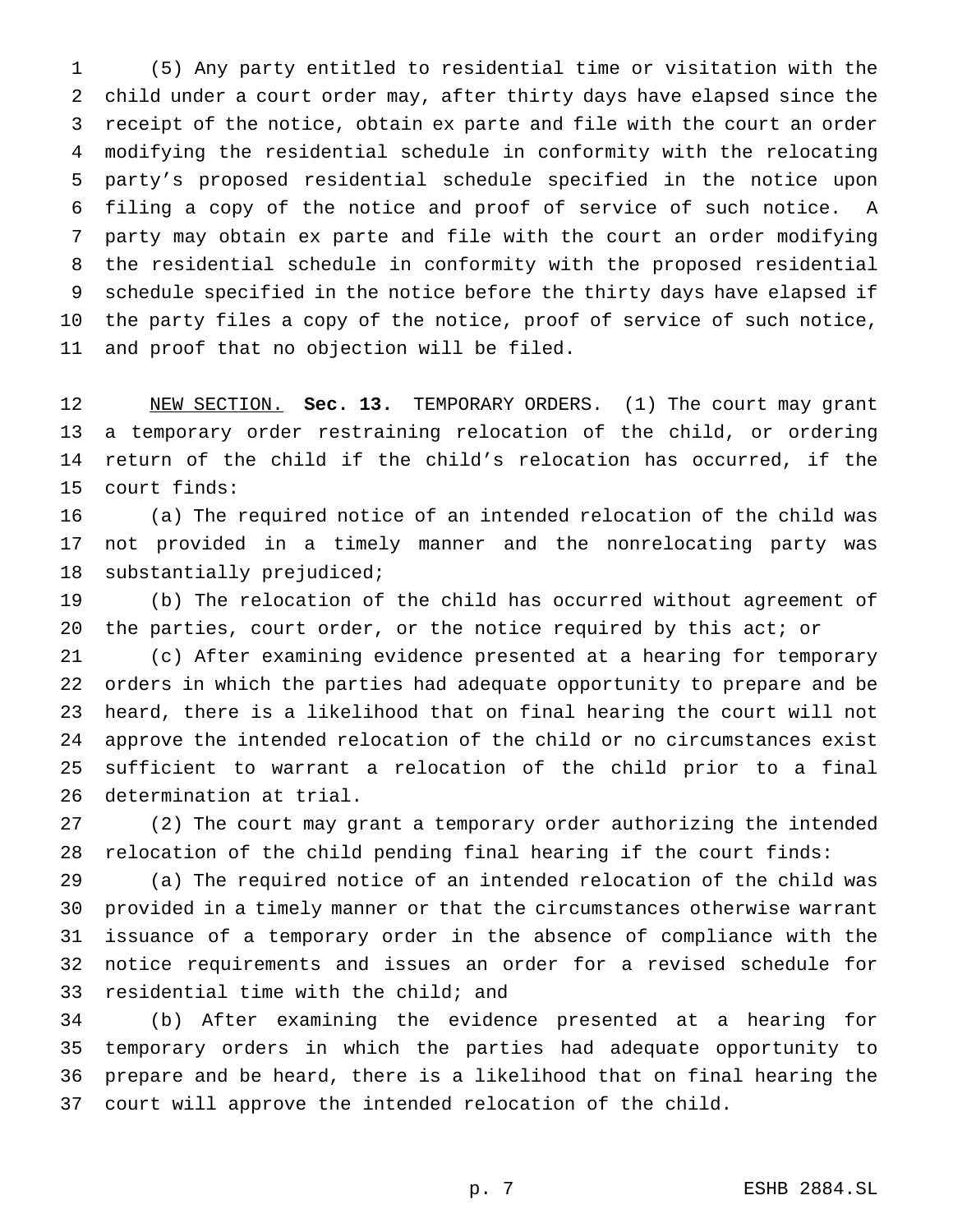NEW SECTION. **Sec. 14.** BASIS FOR DETERMINATION. The person proposing to relocate with the child shall provide his or her reasons for the intended relocation. There is a rebuttable presumption that the intended relocation of the child will be permitted. A person entitled to object to the intended relocation of the child may rebut the presumption by demonstrating that the detrimental effect of the relocation outweighs the benefit of the change to the child and the relocating person, based upon the following factors. The factors listed in this section are not weighted. No inference is to be drawn from the order in which the following factors are listed:

 (1) The relative strength, nature, quality, extent of involvement, and stability of the child's relationship with each parent, siblings, and other significant persons in the child's life;

(2) Prior agreements of the parties;

 (3) Whether disrupting the contact between the child and the person with whom the child resides a majority of the time would be more detrimental to the child than disrupting contact between the child and the person objecting to the relocation;

 (4) Whether either parent or a person entitled to residential time with the child is subject to limitations under RCW 26.09.191;

 (5) The reasons of each person for seeking or opposing the relocation and the good faith of each of the parties in requesting or opposing the relocation;

 (6) The age, developmental stage, and needs of the child, and the likely impact the relocation or its prevention will have on the child's physical, educational, and emotional development, taking into 27 consideration any special needs of the child;

 (7) The quality of life, resources, and opportunities available to the child and to the relocating party in the current and proposed geographic locations;

 (8) The availability of alternative arrangements to foster and continue the child's relationship with and access to the other parent;

 (9) The alternatives to relocation and whether it is feasible and desirable for the other party to relocate also;

 (10) The financial impact and logistics of the relocation or its prevention; and

 (11) For a temporary order, the amount of time before a final decision can be made at trial.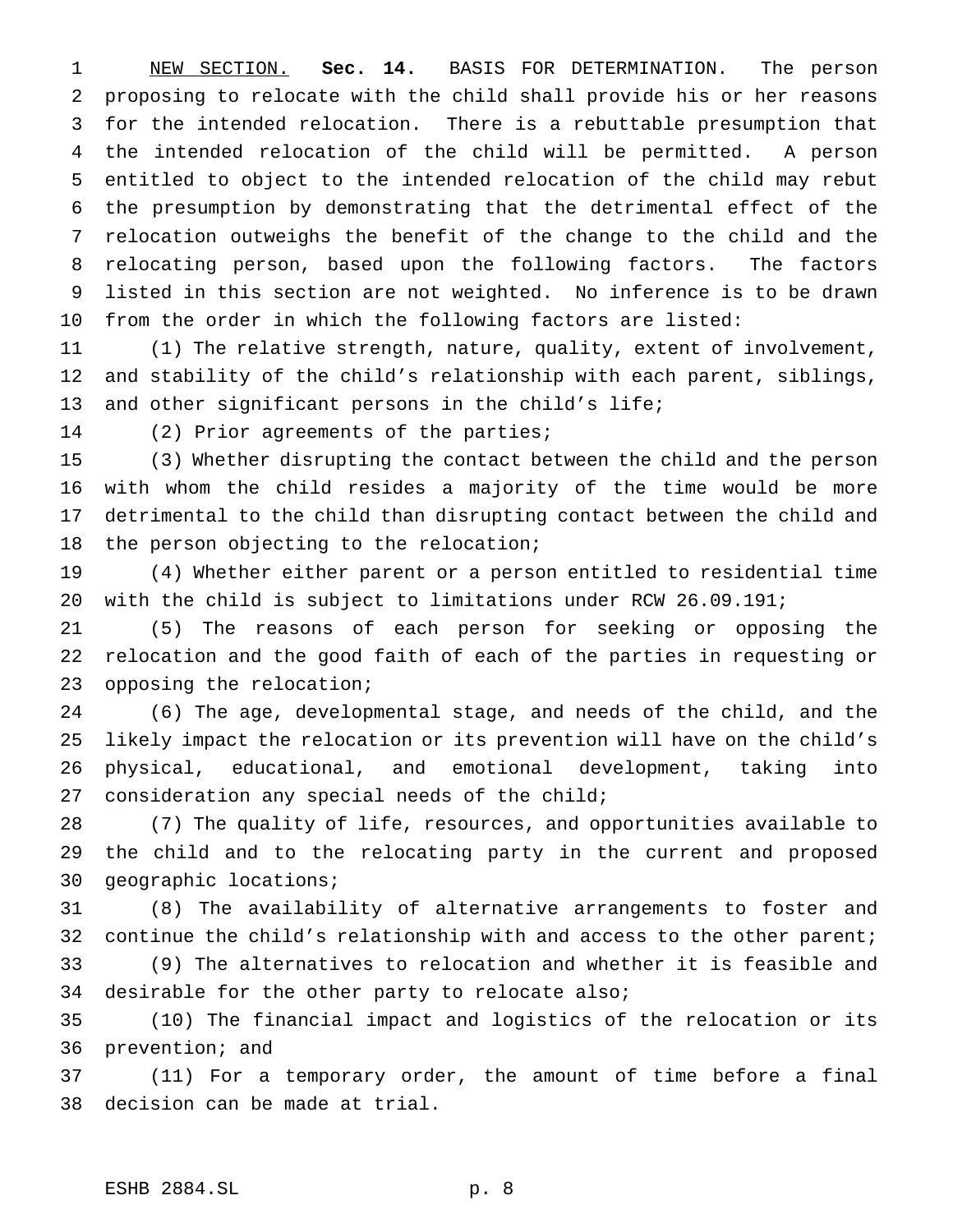NEW SECTION. **Sec. 15.** FACTOR NOT TO BE CONSIDERED. In determining whether to permit or restrain the relocation of the child, the court may not admit evidence on the issue of whether the person seeking to relocate the child will forego his or her own relocation if the child's relocation is not permitted or whether the person opposing relocation will also relocate if the child's relocation is permitted. The court may admit and consider such evidence after it makes the decision to allow or restrain relocation of the child and other parenting, custody, or visitation issues remain before the court, such as what, if any, modifications to the parenting plan are appropriate and who the child will reside with the majority of the time if the court has denied relocation of the child and the person is relocating without the child.

 NEW SECTION. **Sec. 16.** OBJECTIONS BY NONPARENTS. A court may not restrict the right of a parent to relocate the child when the sole objection to the relocation is from a third party, unless that third party is entitled to residential time or visitation under a court order and has served as the primary residential care provider to the child for a substantial period of time during the thirty-six consecutive months preceding the intended relocation.

 NEW SECTION. **Sec. 17.** SANCTIONS. The court may sanction a party if it finds that a proposal to relocate the child or an objection to an intended relocation or proposed revised residential schedule was made to harass a person, to interfere in bad faith with the relationship between the child and another person entitled to residential time or visitation with the child, or to unnecessarily delay or needlessly increase the cost of litigation.

 NEW SECTION. **Sec. 18.** PRIORITY FOR HEARING. A hearing involving relocations or intended relocations of children shall be accorded priority on the court's motion calendar and trial docket.

 **Sec. 19.** RCW 26.09.260 and 1999 c 174 s 1 are each amended to read as follows:

33 (1) Except as otherwise provided in subsections  $(4)$ ,  $(5)$ ,  $((+7)$ ) 34 (6), (8), and  $((+9)$ ) (10) of this section, the court shall not modify a prior custody decree or a parenting plan unless it finds, upon the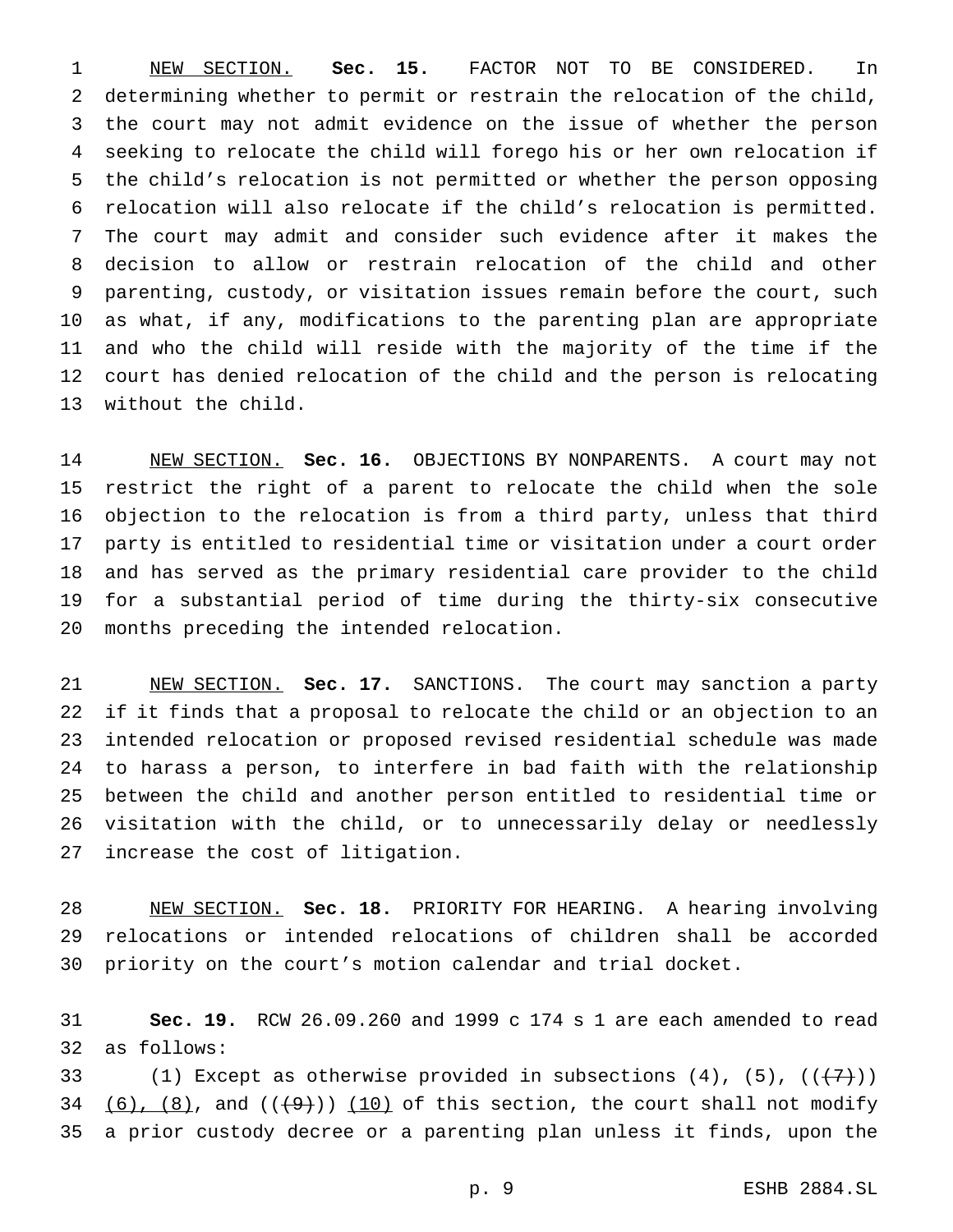basis of facts that have arisen since the prior decree or plan or that were unknown to the court at the time of the prior decree or plan, that a substantial change has occurred in the circumstances of the child or the nonmoving party and that the modification is in the best interest of the child and is necessary to serve the best interests of the child.

 (2) In applying these standards, the court shall retain the residential schedule established by the decree or parenting plan unless:

(a) The parents agree to the modification;

 (b) The child has been integrated into the family of the petitioner with the consent of the other parent in substantial deviation from the parenting plan;

 (c) The child's present environment is detrimental to the child's physical, mental, or emotional health and the harm likely to be caused by a change of environment is outweighed by the advantage of a change to the child; or

 (d) The court has found the nonmoving parent in contempt of court at least twice within three years because the parent failed to comply with the residential time provisions in the court-ordered parenting plan, or the parent has been convicted of custodial interference in the first or second degree under RCW 9A.40.060 or 9A.40.070.

 (3) A conviction of custodial interference in the first or second degree under RCW 9A.40.060 or 9A.40.070 shall constitute a substantial change of circumstances for the purposes of this section.

 (4) The court may reduce or restrict contact between the 26 ((nonprimary residential)) child and the parent ((and a child)) with whom the child does not reside a majority of the time if it finds that the reduction or restriction would serve and protect the best interests of the child using the criteria in RCW 26.09.191.

 (5) The court may order adjustments to the residential aspects of a parenting plan upon a showing of a substantial change in circumstances of either parent or of the child, and without consideration of the factors set forth in subsection (2) of this section, if the proposed modification is only a minor modification in the residential schedule that does not change the residence the child is scheduled to reside in the majority of the time and:

 (a) Does not exceed twenty-four full days in a calendar year; or 38 (b) Is based on a change of residence of the parent with whom the 39 child does not reside the majority of the time or an involuntary change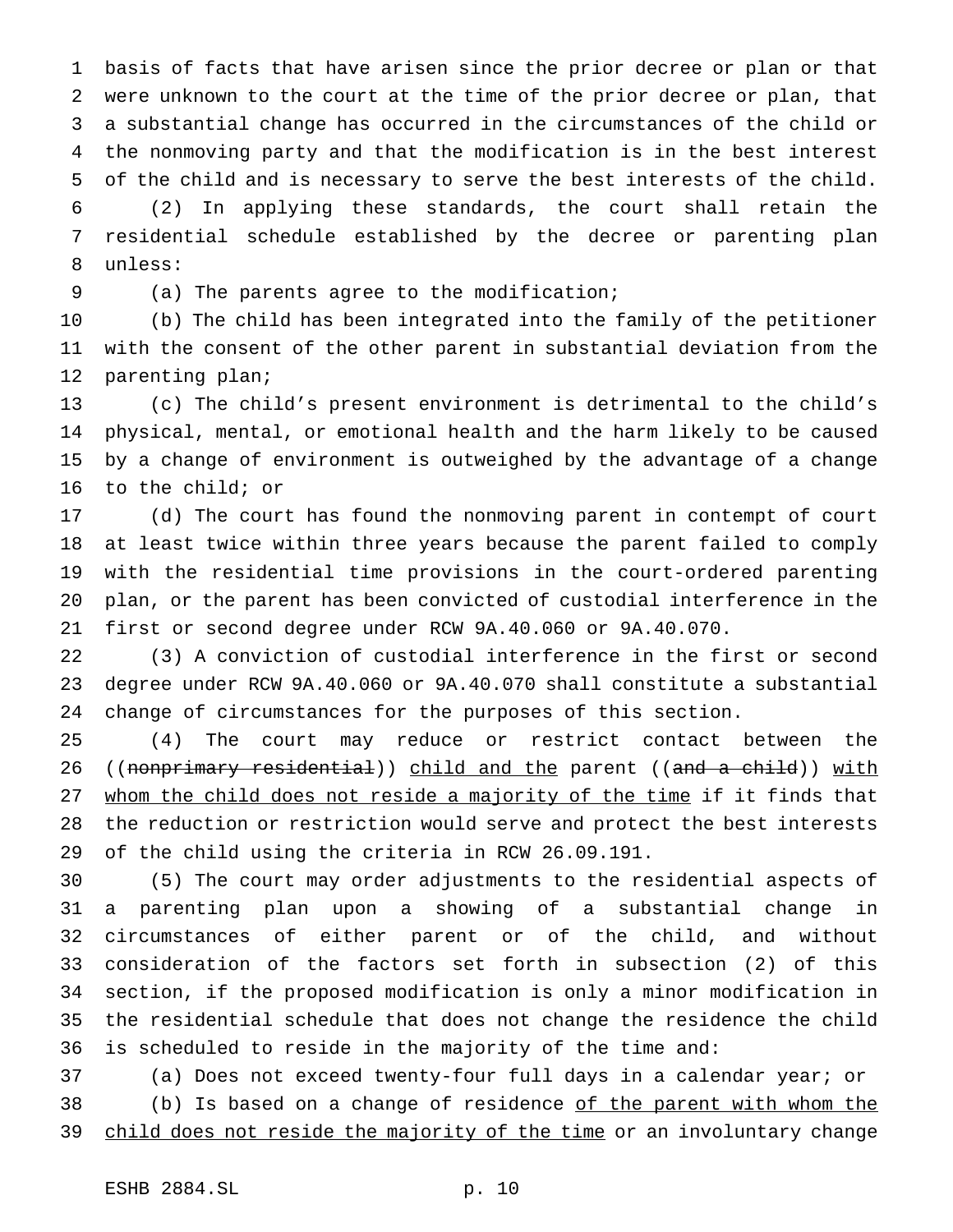in work schedule by a parent which makes the residential schedule in the parenting plan impractical to follow; or

 (c) Does not result in a schedule that exceeds ninety overnights 4 per year in total, if the court finds that, at the time the petition for modification is filed, the decree of dissolution or parenting plan 6 does not provide reasonable time with the ((nonprimary residential)) 7 parent ((at the time the petition for modification is filed)) with whom 8 the child does not reside a majority of the time, and further, the court finds that it is in the best interests of the child to increase 10 residential time with the ((<del>nonprimary residential</del>)) parent in excess of the residential time period in (a) of this subsection. However, any motion under this subsection (5)(c) is subject to the factors established in subsection (2) of this section if the party bringing the 14 ((motion)) petition has previously been granted a modification under this same subsection within twenty-four months of the current motion. Relief granted under this section shall not be the sole basis for adjusting or modifying child support.

18 (6) The court may order adjustments to the residential aspects of 19 a parenting plan pursuant to a proceeding to permit or restrain a 20 relocation of the child. The person objecting to the relocation of the child or the relocating person's proposed revised residential schedule may file a petition to modify the parenting plan, including a change of 23 the residence in which the child resides the majority of the time, 24 without a showing of adequate cause other than the proposed relocation itself. A hearing to determine adequate cause for modification shall not be required so long as the request for relocation of the child is being pursued. In making a determination of a modification pursuant to relocation of the child, the court shall first determine whether to 29 permit or restrain the relocation of the child using the procedures and standards provided in sections 2 through 18 of this act. Following that determination, the court shall determine what modification pursuant to relocation should be made, if any, to the parenting plan or custody order or visitation order.

34 (7) A ((nonprimary residential)) parent with whom the child does not reside a majority of the time and whose residential time with the child is subject to limitations pursuant to RCW 26.09.191 (2) or (3) may not seek expansion of residential time under subsection (5)(c) of this section unless that parent demonstrates a substantial change in circumstances specifically related to the basis for the limitation.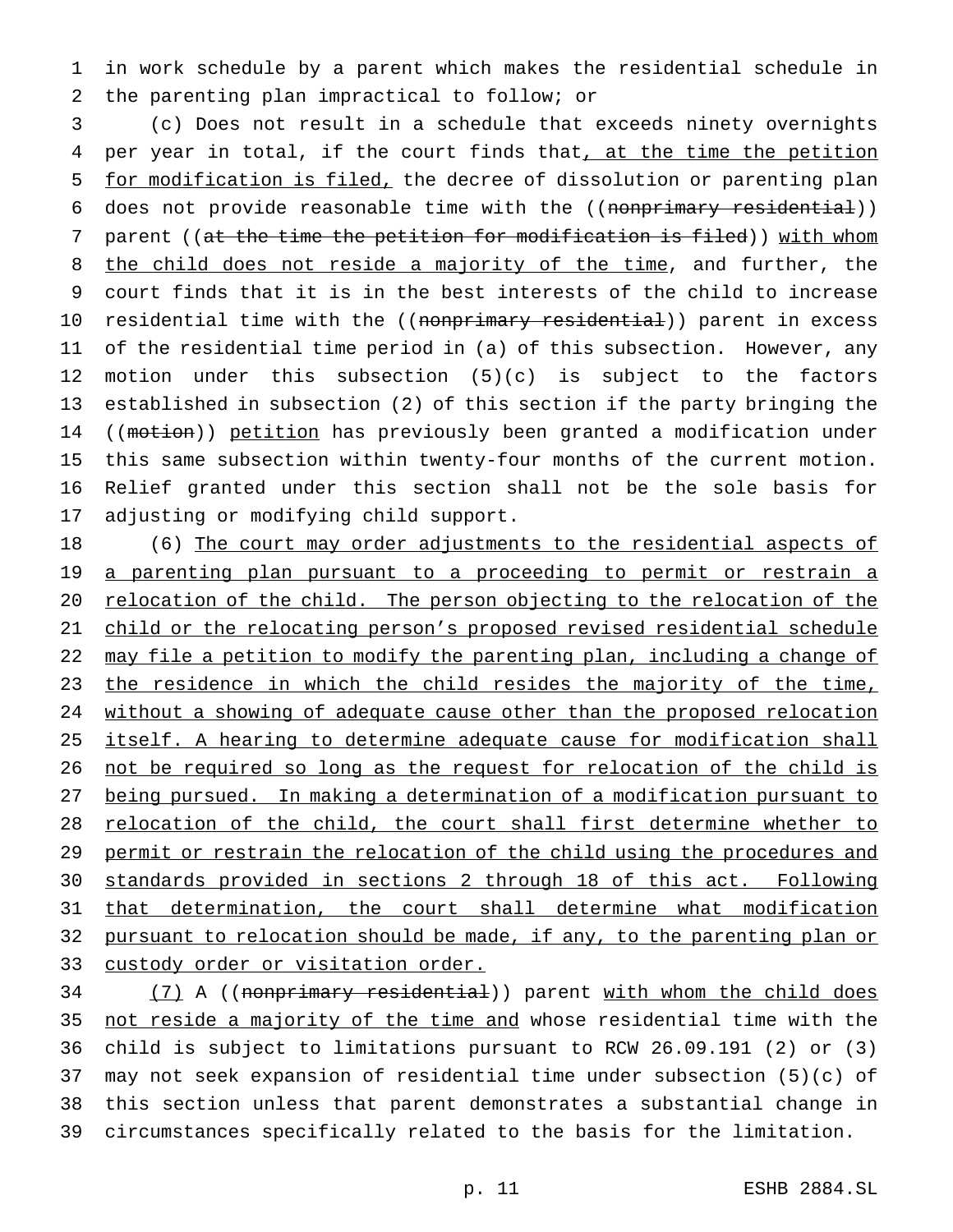1 (((7)) (8) If a ((nonprimary residential)) parent with whom the 2 child does not reside a majority of the time voluntarily fails to exercise residential time for an extended period, that is, one year or longer, the court upon proper motion may make adjustments to the parenting plan in keeping with the best interests of the minor child.

 $((+8))$  (9) A ((nonprimary)) parent with whom the child does not 7 reside a majority of the time who is required by the existing parenting plan to complete evaluations, treatment, parenting, or other classes may not seek expansion of residential time under subsection (5)(c) of this section unless that parent has fully complied with such requirements.

 $((+9))$   $(10)$  The court may order adjustments to any of the nonresidential aspects of a parenting plan upon a showing of a substantial change of circumstances of either parent or of a child, and the adjustment is in the best interest of the child. Adjustments ordered under this section may be made without consideration of the factors set forth in subsection (2) of this section.

 $((+10))$   $(11)$  If the court finds that a motion to modify a prior decree or parenting plan has been brought in bad faith, the court shall assess the attorney's fees and court costs of the nonmoving parent against the moving party.

 **Sec. 20.** RCW 26.26.160 and 1992 c 229 s 8 are each amended to read as follows:

 (1) Except as provided in subsection (2) of this section the court has continuing jurisdiction to prospectively modify a judgment and order for future education and future support, and with respect to 27 matters listed in RCW 26.26.130 (3) and  $((+4))$  (5), and RCW 26.26.150(2) upon showing a substantial change of circumstances. The procedures set forth in RCW 26.09.175 shall be used in modification proceedings under this section.

 (2) A judgment or order entered under this chapter may be modified without a showing of substantial change of circumstances upon the same grounds as RCW 26.09.170 permits support orders to be modified without a showing of a substantial change of circumstance.

 (3) The court may modify a parenting plan or residential provisions 36 adopted pursuant to RCW 26.26.130( $(\frac{6}{10})$   $\frac{7}{10}$  in accordance with the provisions of chapter 26.09 RCW.

# ESHB 2884.SL p. 12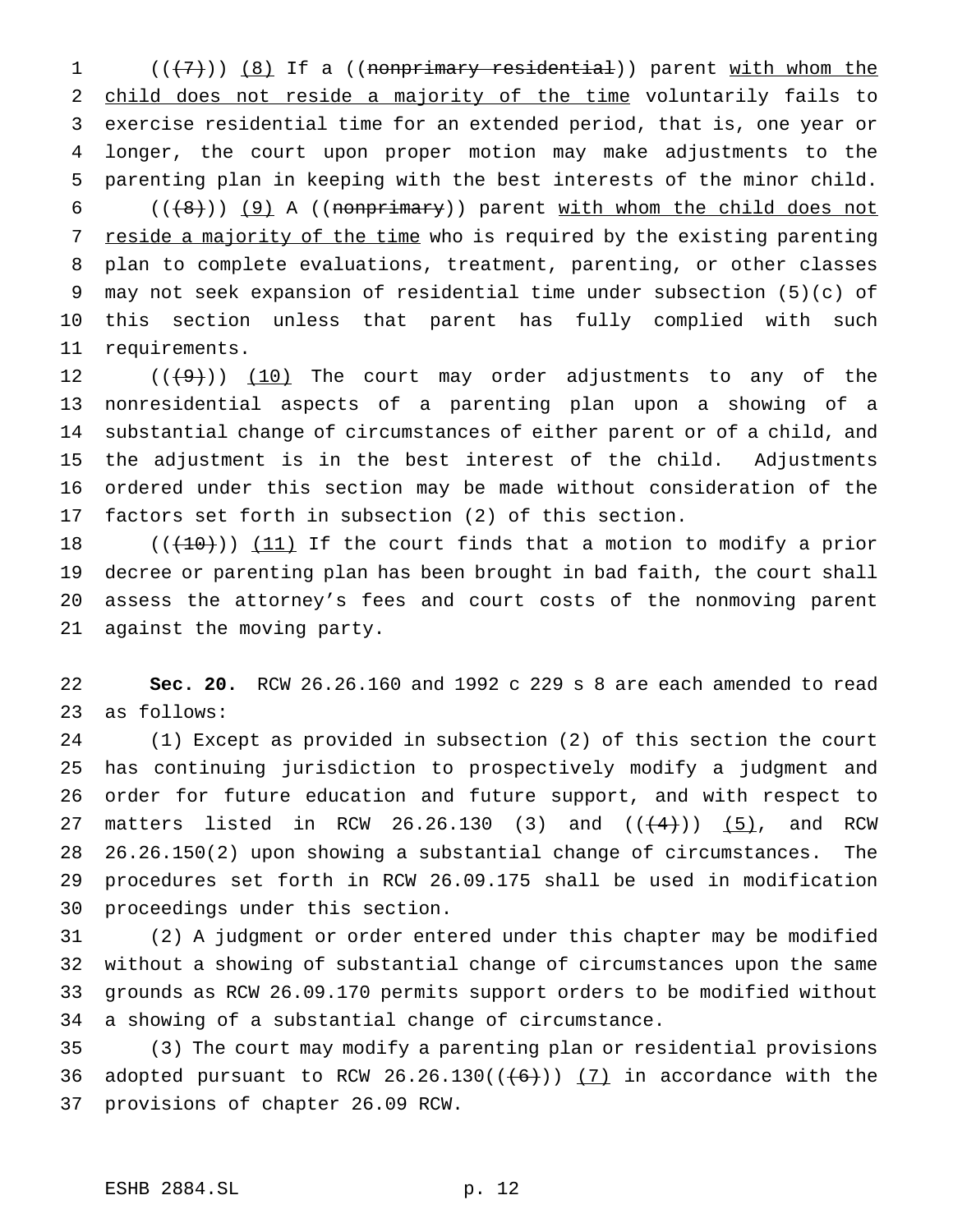(4) The court shall hear and review petitions for modifications of a parenting plan, custody order, visitation order, or other order governing the residence of a child, and conduct any proceedings concerning a relocation of the residence where the child resides a majority of the time, pursuant to chapter 26.09 RCW.

 **Sec. 21.** RCW 26.10.190 and 1989 c 375 s 24 are each amended to read as follows:

8 (1) ((The court shall not modify a prior custody decree unless it finds, upon the basis of facts that have arisen since the prior decree 10 or that were unknown to the court at the time of the prior decree, that 11 a change has occurred in the circumstances of the child or the 12 custodian and that the modification is necessary to serve the best 13 interests of the child. In applying these standards, the court shall 14 retain the custodian established by the prior decree unless:

 $(a)$  The custodian agrees to the modification;

 (b) The child has been integrated into the family of the petitioner 17 with the consent of the custodian; or

18 (c) The child's present environment is detrimental to his or her physical, mental, or emotional health and the harm likely to be caused 20 by a change of environment is outweighed by the advantage of a change 21 to the child.)) The court shall hear and review petitions for modifications of a parenting plan, custody order, visitation order, or 23 other order governing the residence of a child, and conduct any proceedings concerning a relocation of the residence where the child 25 resides a majority of the time, pursuant to chapter 26.09 RCW.

 (2) If the court finds that a motion to modify a prior custody decree has been brought in bad faith, the court shall assess the attorney's fees and court costs of the custodian against the petitioner.

 NEW SECTION. **Sec. 22.** Captions used in this act are not any part of the law.

 NEW SECTION. **Sec. 23.** Sections 2 through 18 of this act are each added to chapter 26.09 RCW and codified with the subchapter heading "Notice requirements and standards for parental relocation."